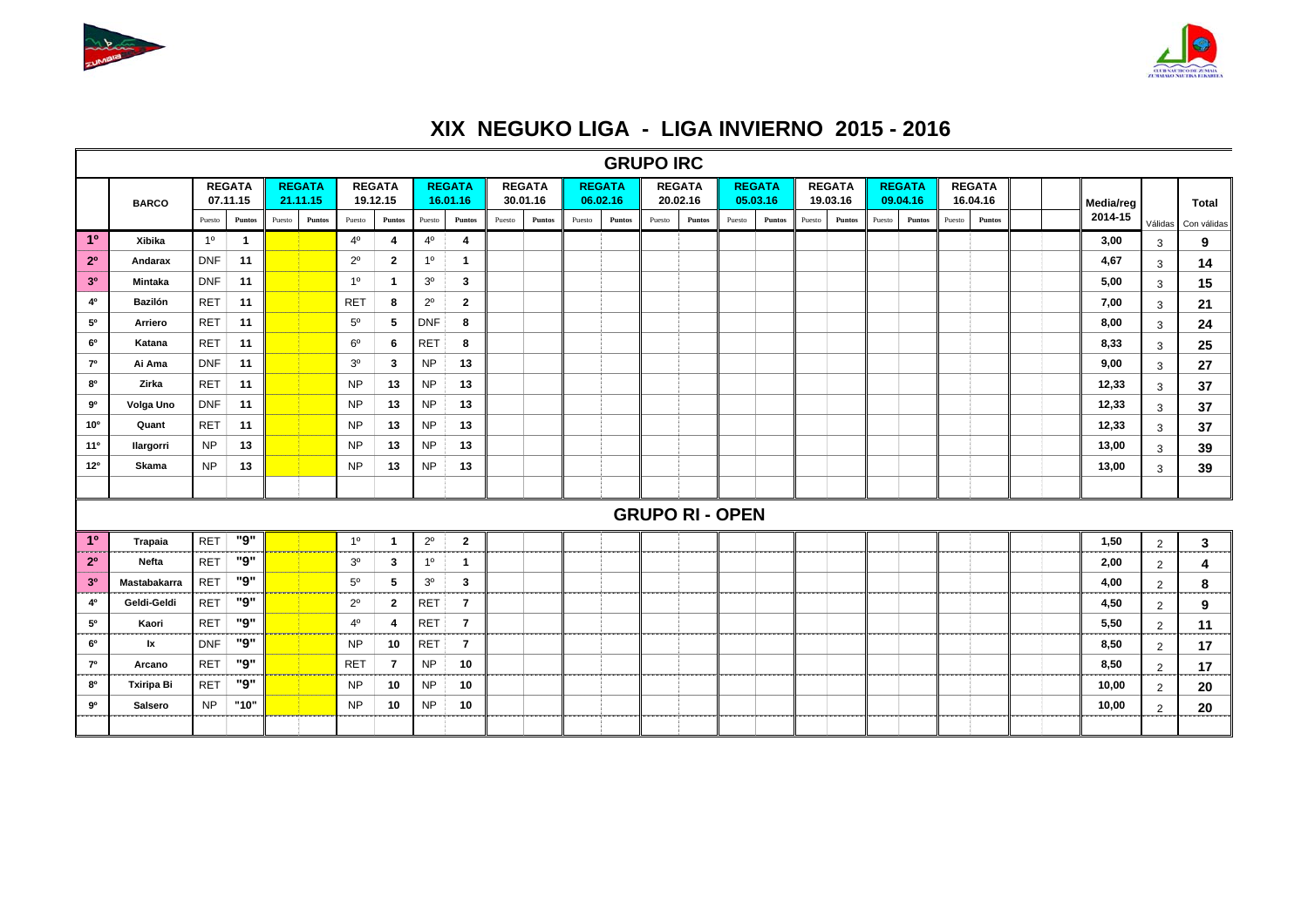



## **XIX NEGUKO LIGA - LIGA INVIERNO 2015 - 2016**

|                 |                   |                |                           |        |                           |                 |                           |                |                           |        |                           |        | <b>GENERAL CONJUNTA</b>   |        |                           |                           |        |                           |        |                           |        |                           |        |        |           |         |             |
|-----------------|-------------------|----------------|---------------------------|--------|---------------------------|-----------------|---------------------------|----------------|---------------------------|--------|---------------------------|--------|---------------------------|--------|---------------------------|---------------------------|--------|---------------------------|--------|---------------------------|--------|---------------------------|--------|--------|-----------|---------|-------------|
|                 | <b>BARCO</b>      |                | <b>REGATA</b><br>07.11.15 |        | <b>REGATA</b><br>21.11.15 |                 | <b>REGATA</b><br>19.12.15 |                | <b>REGATA</b><br>16.01.16 |        | <b>REGATA</b><br>30.01.16 |        | <b>REGATA</b><br>06.02.16 |        | <b>REGATA</b><br>20.02.16 | <b>REGATA</b><br>05.03.16 |        | <b>REGATA</b><br>19.03.16 |        | <b>REGATA</b><br>09.04.16 |        | <b>REGATA</b><br>16.04.16 |        |        | Media/reg |         | Total       |
|                 |                   | Puesto         | <b>Puntos</b>             | Puesto | Puntos                    | Puesto          | Puntos                    | Puesto         | <b>Puntos</b>             | Puesto | Puntos                    | Puesto | <b>Puntos</b>             | Puesto | <b>Puntos</b>             | <b>Puntos</b><br>Puesto   | Puesto | Puntos                    | Puesto | Puntos                    | Puesto | <b>Puntos</b>             | Puesto | Puntos | 2014-15   | Válidas | Con válidas |
| 10              | Xibika            | 10             | $\mathbf{1}$              |        |                           | $4^{\circ}$     | 4                         | $5^{\circ}$    | 5                         |        |                           |        |                           |        |                           |                           |        |                           |        |                           |        |                           |        |        | 3,33      | 3       | 10          |
| $2^{\circ}$     | Andarax           | <b>DNF</b>     | 19                        |        |                           | $2^{\circ}$     | $\mathbf{2}$              | 1 <sup>0</sup> | -1                        |        |                           |        |                           |        |                           |                           |        |                           |        |                           |        |                           |        |        | 7,33      | 3       | 22          |
| 3 <sup>0</sup>  | Mintaka           | <b>DNF</b>     | 19                        |        |                           | 1 <sup>0</sup>  | -1                        | $4^{\circ}$    | 4                         |        |                           |        |                           |        |                           |                           |        |                           |        |                           |        |                           |        |        | 8,00      | 3       | 24          |
| 40              | Mastabakarra      | <b>RET</b>     | 19                        |        |                           | 90              | 9                         | $2^{\circ}$    | $\mathbf{2}$              |        |                           |        |                           |        |                           |                           |        |                           |        |                           |        |                           |        |        | 10,00     | 3       | 30          |
| $5^{\circ}$     | Arriero           | <b>RET</b>     | 19                        |        |                           | $5^{\circ}$     | -5                        | 7 <sup>0</sup> | 7                         |        |                           |        |                           |        |                           |                           |        |                           |        |                           |        |                           |        |        | 10,33     | 3       | 31          |
| 60              | <b>Trapaia</b>    | <b>RET</b>     | 19                        |        |                           | $6^{\circ}$     | 6                         | $6^{\circ}$    | 6                         |        |                           |        |                           |        |                           |                           |        |                           |        |                           |        |                           |        |        | 10,33     | 3       | 31          |
| 70              | Bazilón           | <b>RET</b>     | 19                        |        |                           | <b>RET</b>      | 14                        | 3 <sup>o</sup> | 3                         |        |                           |        |                           |        |                           |                           |        |                           |        |                           |        |                           |        |        | 12,00     | 3       | 36          |
| 80              | Kaori             | <b>RET</b>     | 19                        |        |                           | $11^{\circ}$    | 11                        | $8^{\circ}$    | 8                         |        |                           |        |                           |        |                           |                           |        |                           |        |                           |        |                           |        |        | 12,67     | 3       | 38          |
| 90              | Katana            | <b>RET</b>     | 19                        |        |                           | $7^\circ$       | 7                         | <b>RET</b>     | 14                        |        |                           |        |                           |        |                           |                           |        |                           |        |                           |        |                           |        |        | 13,33     | 3       | 40          |
| $10^{\circ}$    | Nefta             | <b>RET</b>     | 19                        |        |                           | $8^{\circ}$     | 8                         | <b>RET</b>     | 14                        |        |                           |        |                           |        |                           |                           |        |                           |        |                           |        |                           |        |        | 13,67     | 3       | 41          |
| 11 <sup>0</sup> | Geldi-Geldi       | <b>RET</b>     | 19                        |        |                           | 10 <sup>o</sup> | 10                        | <b>RET</b>     | 14                        |        |                           |        |                           |        |                           |                           |        |                           |        |                           |        |                           |        |        | 14,33     | 3       | 43          |
| 12°             | Ai Ama            | <b>DNF</b>     | 19                        |        |                           | 3 <sup>o</sup>  | 3                         | <b>NP</b>      | 22                        |        |                           |        |                           |        |                           |                           |        |                           |        |                           |        |                           |        |        | 14,67     | 3       | 44          |
| 13 <sup>o</sup> | lx.               | <b>DNF</b>     | 19                        |        |                           | <b>NP</b>       | 22                        | <b>RET</b>     | 14                        |        |                           |        |                           |        |                           |                           |        |                           |        |                           |        |                           |        |        | 18,33     | 3       | 55          |
| $14^{\circ}$    | Arcano            | <b>RET</b>     | 19                        |        |                           | <b>RET</b>      | 14                        | <b>NP</b>      | 22                        |        |                           |        |                           |        |                           |                           |        |                           |        |                           |        |                           |        |        | 18,33     | 3       | 55          |
| 15°             | Skama             | N <sub>P</sub> | 22                        |        |                           | <b>NP</b>       | 22                        | <b>RET</b>     | 14                        |        |                           |        |                           |        |                           |                           |        |                           |        |                           |        |                           |        |        | 19,33     | 3       | 58          |
| 16°             | Volga Uno         | <b>DNF</b>     | 19                        |        |                           | <b>NP</b>       | 22                        | <b>NP</b>      | 22                        |        |                           |        |                           |        |                           |                           |        |                           |        |                           |        |                           |        |        | 21,00     | 3       | 63          |
| 17°             | Zirka             | RET            | 19                        |        |                           | <b>NP</b>       | 22                        | <b>NP</b>      | 22                        |        |                           |        |                           |        |                           |                           |        |                           |        |                           |        |                           |        |        | 21,00     | 3       | 63          |
| 18°             | Quant             | <b>RET</b>     | 19                        |        |                           | <b>NP</b>       | 22                        | <b>NP</b>      | 22                        |        |                           |        |                           |        |                           |                           |        |                           |        |                           |        |                           |        |        | 21,00     | 3       | 63          |
| 19 <sup>o</sup> | <b>Txiripa Bi</b> | RET            | 19                        |        |                           | <b>NP</b>       | 22                        | <b>NP</b>      | 22                        |        |                           |        |                           |        |                           |                           |        |                           |        |                           |        |                           |        |        | 21,00     | 3       | 63          |
| $20^{\circ}$    | <b>Ilargorri</b>  | <b>NP</b>      | 22                        |        |                           | <b>NP</b>       | 22                        | <b>NP</b>      | 22                        |        |                           |        |                           |        |                           |                           |        |                           |        |                           |        |                           |        |        | 22,00     | 3       | 66          |
| 21°             | Salsero           | <b>NP</b>      | 22                        |        |                           | <b>NP</b>       | 22                        | <b>NP</b>      | 22                        |        |                           |        |                           |        |                           |                           |        |                           |        |                           |        |                           |        |        | 22,00     | 3       | 66          |
|                 |                   |                |                           |        |                           |                 |                           |                |                           |        |                           |        |                           |        |                           |                           |        |                           |        |                           |        |                           |        |        |           |         |             |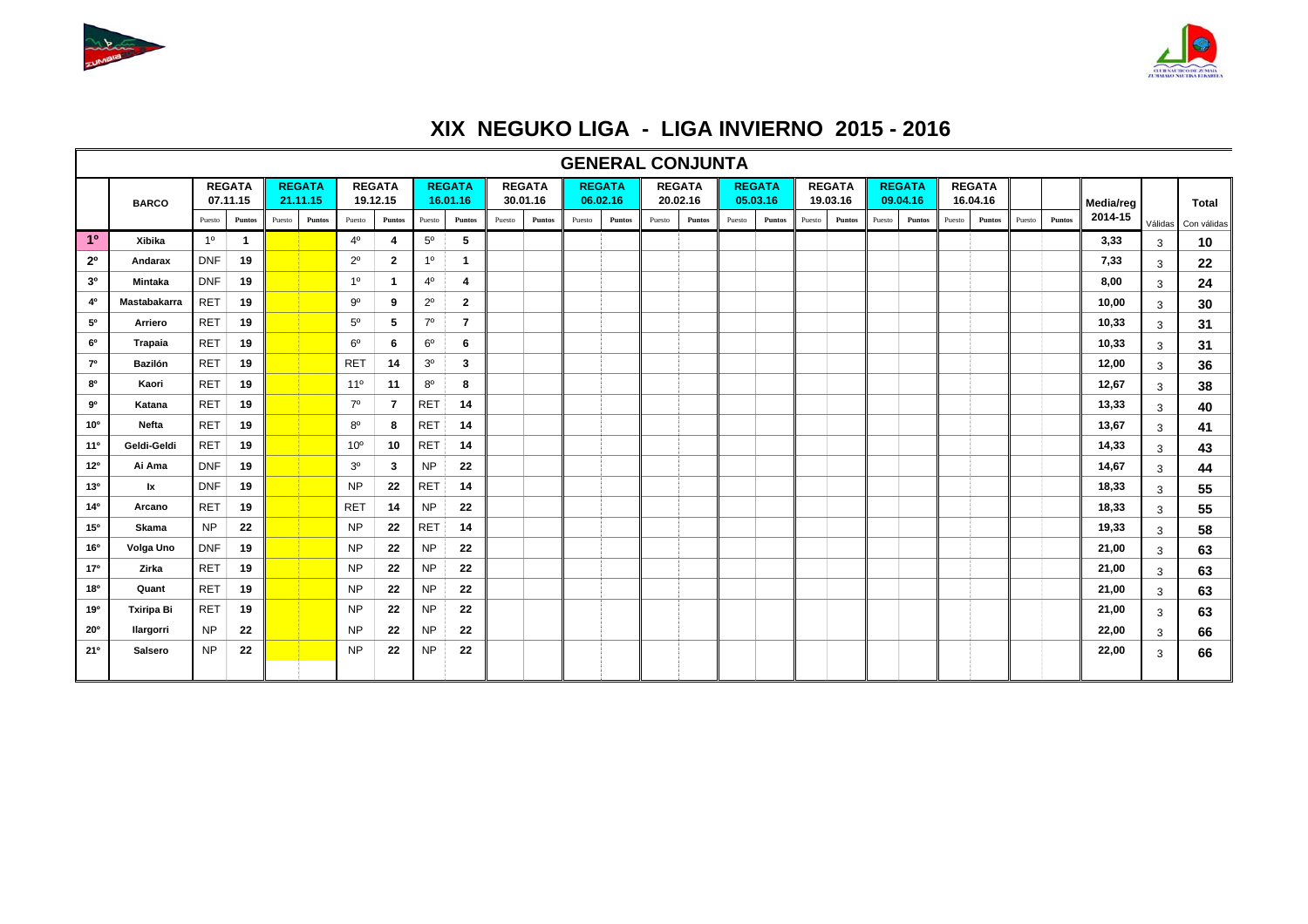



## **REGATA 16.01.2016**

|                    |                   |            | <b>GRUPO IRC</b> |                         |                              |                   |                           | 2,35       | <b>MILLAS</b>          | 9,50           |
|--------------------|-------------------|------------|------------------|-------------------------|------------------------------|-------------------|---------------------------|------------|------------------------|----------------|
| <b>EMBARCACION</b> | <b>MODELO</b>     | <b>TCC</b> | <b>BSF</b>       | <b>Tiempo</b><br>límite | <b>TIEMPO</b><br><b>REAL</b> | Puesto t.<br>real | <b>Tiempo</b><br>Compens. | Dif con 1º | <b>Puesto</b><br>final | <b>Puntos</b>  |
| <b>Andarax</b>     | Dufour 334 Trophy | 0,9990     | 643,2            | 03:59:20                | 3:16:05                      | 1 <sup>0</sup>    | 3:15:53                   |            | 1 <sup>0</sup>         | 1              |
| <b>Bazilón</b>     | Gib'sea 414       | 1,0320     | 618,4            | 03:50:07                | 3:33:58                      | $2^{\circ}$       | 3:40:49                   | 0:24:56    | $2^{\circ}$            | $\mathbf 2$    |
| Mintaka            | Dufour 40         | 1,0110     | 634,0            | 03:55:53                | 3:41:47                      | 3 <sup>0</sup>    | 3:44:13                   | 0:28:20    | 3 <sup>0</sup>         | 3              |
| <b>Xibika</b>      | <b>First 36.7</b> | 1,0090     | 635,5            | 03:56:27                | 3:46:44                      | 4°                | 3:48:46                   | 0:32:53    | 4 <sup>0</sup>         | 4              |
| <b>Arriero</b>     | <b>First 40.7</b> | 1,0140     | 631,7            | 03:55:03                | 3:59:07                      | <b>DNF</b>        |                           |            | <b>DNF</b>             | 8              |
| Katana             | Platu 25          | 0,9550     | 679,5            | 04:12:50                |                              | <b>RET</b>        |                           |            | <b>RET</b>             | 8              |
| <b>Skama</b>       | <b>First 40.7</b> | 1,0540     | 603,0            | 03:44:21                |                              | <b>RET</b>        |                           |            | <b>RET</b>             | 8              |
| Ai ama             | $X-332$           | 0,9830     | 655,9            | 04:04:04                |                              | <b>NP</b>         |                           |            | <b>NP</b>              | 13             |
| llargorri          | Sun Odyssey 37    | 0,9610     | 674,3            | 04:10:54                |                              | <b>NP</b>         |                           |            | <b>NP</b>              | 13             |
| <b>Volga Uno</b>   | Golfiño 34        | 0,9810     | 660,6            | 04:05:47                |                              | <b>NP</b>         |                           |            | <b>NP</b>              | 13             |
| Zirka              | Bavaria 38        | 0,9840     | 655,1            | 04:03:46                |                              | <b>NP</b>         |                           |            | <b>NP</b>              | 13             |
| Quant              | <b>First 36.7</b> | 1,0000     | 642,4            | 03:59:02                |                              | <b>NP</b>         |                           |            | <b>NP</b>              | 13             |
|                    |                   |            |                  |                         |                              |                   |                           |            |                        |                |
|                    |                   |            |                  |                         |                              |                   |                           |            |                        |                |
|                    |                   |            |                  | <b>GRUPO RI-OPEN</b>    |                              |                   |                           | 2,30       | <b>MILLAS</b>          | 9,50           |
| <b>EMBARCACION</b> | <b>MODELO</b>     |            | TCF_M SPM_M      | <b>Tiempo</b><br>límite | <b>TIEMPO</b><br><b>REAL</b> | Puesto t.<br>real | <b>Tiempo</b><br>Compens. | Dif con 1º | <b>Puesto</b><br>final | <b>Puntos</b>  |
| Mastabakarra       | Sun Fast 31       | 0,8753     | 740,3            | 04:43:08                | 3:56:17                      | 1 <sup>0</sup>    | 3:26:49                   |            | $1^{\circ}$            | 1              |
| <b>Trapaia</b>     | First 325         | 0,8825     | 734,3            | 04:40:49                | 4:24:28                      | $2^{\circ}$       | 3:53:24                   | 0:26:34    | $2^{\circ}$            | $\mathbf{2}$   |
| Kaori              | Bavaria 31        | 0,8884     | 729,4            | 04:38:57                | 4:37:02                      | 3 <sup>0</sup>    | 4:06:07                   | 0:39:18    | 3 <sup>0</sup>         | 3              |
| <b>Nefta</b>       | First 305         | 0,8698     | 745,0            | 04:44:55                |                              | <b>RET</b>        |                           |            | <b>RET</b>             | 7              |
| Geldi-Geldi        | Oceanis 40 DK     | 0,9636     | 672,5            | 04:17:11                |                              | RET               |                           |            | <b>RET</b>             | 7              |
| lx                 | X-99              | 0,9682     | 669,3            | 04:15:58                |                              | <b>RET</b>        |                           |            | <b>RET</b>             | $\overline{7}$ |
| Arcano             | Golfiño 7,25      | 0,8906     | 727,6            | 04:38:16                |                              | N <sub>P</sub>    |                           |            | NP                     | 10             |
| <b>Txiripa Bi</b>  | Dehler 31         | 0,8789     | 737,3            | 04:41:58                |                              | <b>NP</b>         |                           |            | <b>NP</b>              | 10             |
| <b>Salsero</b>     | Sun Light 30      | 0,8557     | 757,3            | 04:49:37                |                              | <b>NP</b>         |                           |            | NP                     | 10             |
|                    |                   |            |                  |                         |                              |                   |                           |            |                        |                |